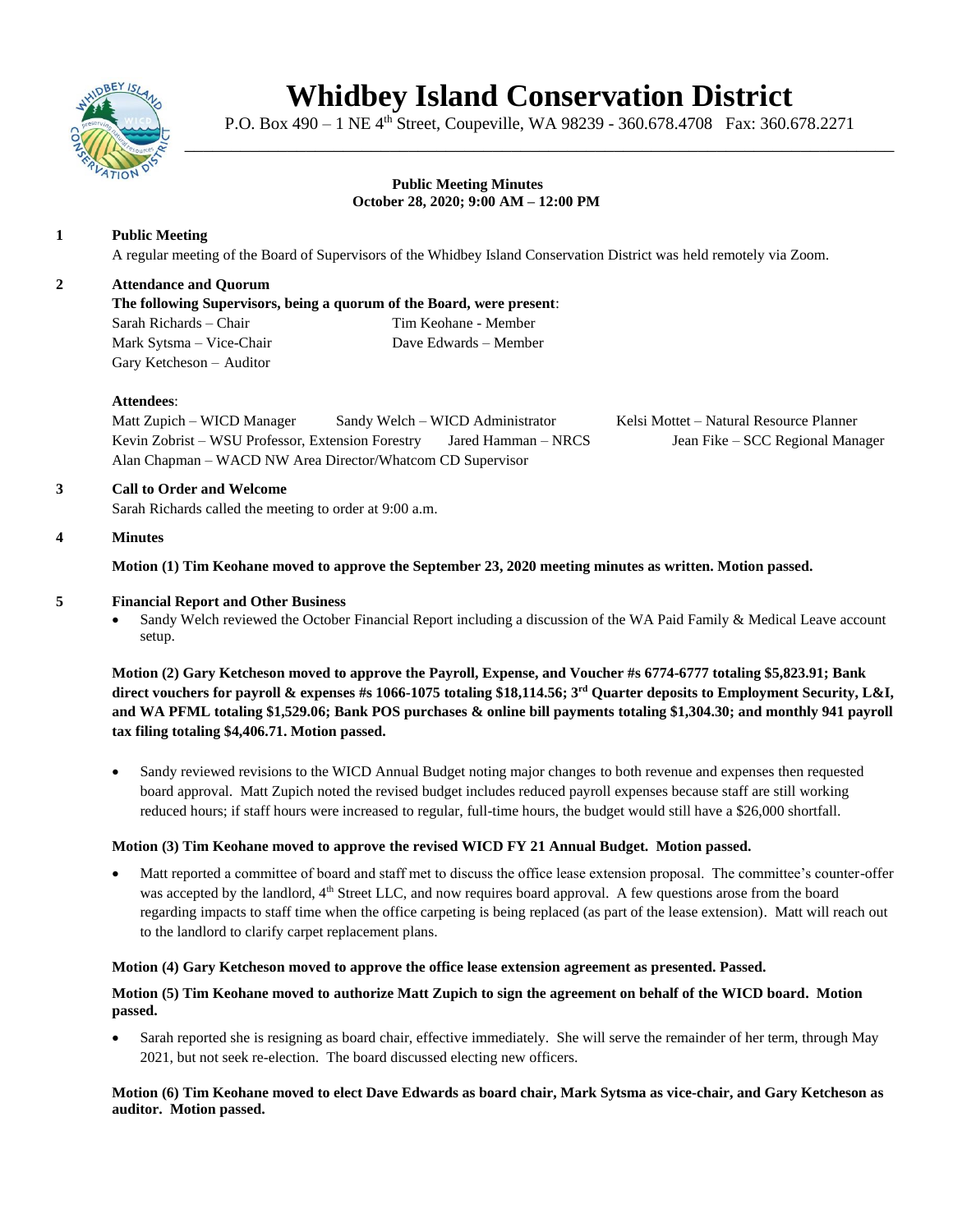• Sandy reported authorized signature forms need to be updated for both the WSCC and Whidbey Island Bank. In order to update the Whidbey Island Bank account signatures, the board must make a motion to remove former supervisor names and add current board supervisor names. Sandy and Matt will help the board coordinate this update process.

### **Motion (7) Sarah Richards moved to remove Ed Adams, Anza Muenchow, and Tom Fournier signatures from WICD's Whidbey Island Bank accounts and add Tim Keohane, Sarah Richards, Gary Ketcheson, Mark Sytsma, and Dave Edwards signatures to the accounts. Motion passed.**

# **6 WICD 2021 Elections and Appointments**

• Sandy and Matt reviewed a draft resolution for WICD's 2021 supervisor election including discussion of the supervisor appointment process that will occur in tandem. They also discussed plans for holding the election including mail-in balloting, important milestones, and other actions to ensure compliance with CD elections statutes.

### **Motion (8) Gary Ketcheson moved to approve the WICD 2021 Election Resolution #20.10\_1. Motion passed.**

### **7 Technical Assistance**

• Kelsi Mottet reviewed forest plan update #10-1-20 for Reilly O'Sullivan. Matt Zupich and Ken Drecksel had originally completed a forest plan for Reilly's uncle, Steve O'Sullivan, 3 years ago. Reilly has since inherited the property from Steve and this update reflects her interest to continue managing the forest as her uncle intended.

# **Motion (9) Gary Ketcheson moved to approve forest plan # 10-1-20 for Reilly O'Sullivan and authorized Matt Zupich to sign on behalf of the WICD board. Motion passed.**

### **8 WSU Extension Forestry Presentation**

• Kevin Zobrist presented information on WSU Extension Forestry Program functions, services, and results followed by a brief Q&A session.

#### **9 NRCS Report**

• Jared Hamman reported NRCS moved into a new fiscal year as of October 1 and gave an update on new Whidbey Island EQIP contracts noting the application deadline is coming up on November  $20<sup>th</sup>$ . He answered a question about the difference between NRCS and CD cost-share programs – in short, NRCS has more funding but less staff capacity. There was also some discussion regarding NRCS Task Orders as a possible source of funding for CD staff to help landowners prepare for the next EQIP cycle.

#### **10 WSCC Report**

- Jean Fike discussed the importance of engaging CD boards in tracking potential changes to CD elections statutes and encouraged attendance at statewide elections meetings hosted by  $SCC -$  the next one is November 21<sup>st</sup>, 9:30 am.
- Jean reviewed the WSCC 21-23 Biennium Capital and Operating Budget Request packages.
- Matt resumed a tabled discussion on WDFW's request to be added as a voting member of the WSCC. After some debate, the board agreed to the responses as entered into the online survey form.

# **Motion (10) Sarah Richards moved to accept responses as entered into the online WDFW feedback survey during the October 2020 board meeting. Motion passed.**

# **11 WACD Report**

- Jean read a letter from Carol Smith, WSCC Executive Director, congratulating WICD for earning a WACD NW Area Special Recognition Award for Public Engagement relating to an impressive turnout of both voters and candidates during the 2020 supervisor election process.
- Alan Chapman gave a brief report on the WACD NW Area annual meeting held last week. He noted there is an upcoming NW Area Board Meeting and is asking CD boards to submit any topics of interest for discussion at the meeting.
- Alan reported the WACD Annual Conference will be held November  $30<sup>th</sup>$  through December  $2<sup>nd</sup>$  with the WSCC Annual Business Meeting held on December 3<sup>rd</sup>. More details are available on the WACD website.

# **12 Manager Report**

• Matt reported he was contacted by a social media archiving service the same day a SCC District Operations Brief on Social Media Records Archiving was sent out to CDs. He stressed the importance of properly managing social media records and discussed the inherent risks and challenges social media records present for CDs to maintain compliance with the Public